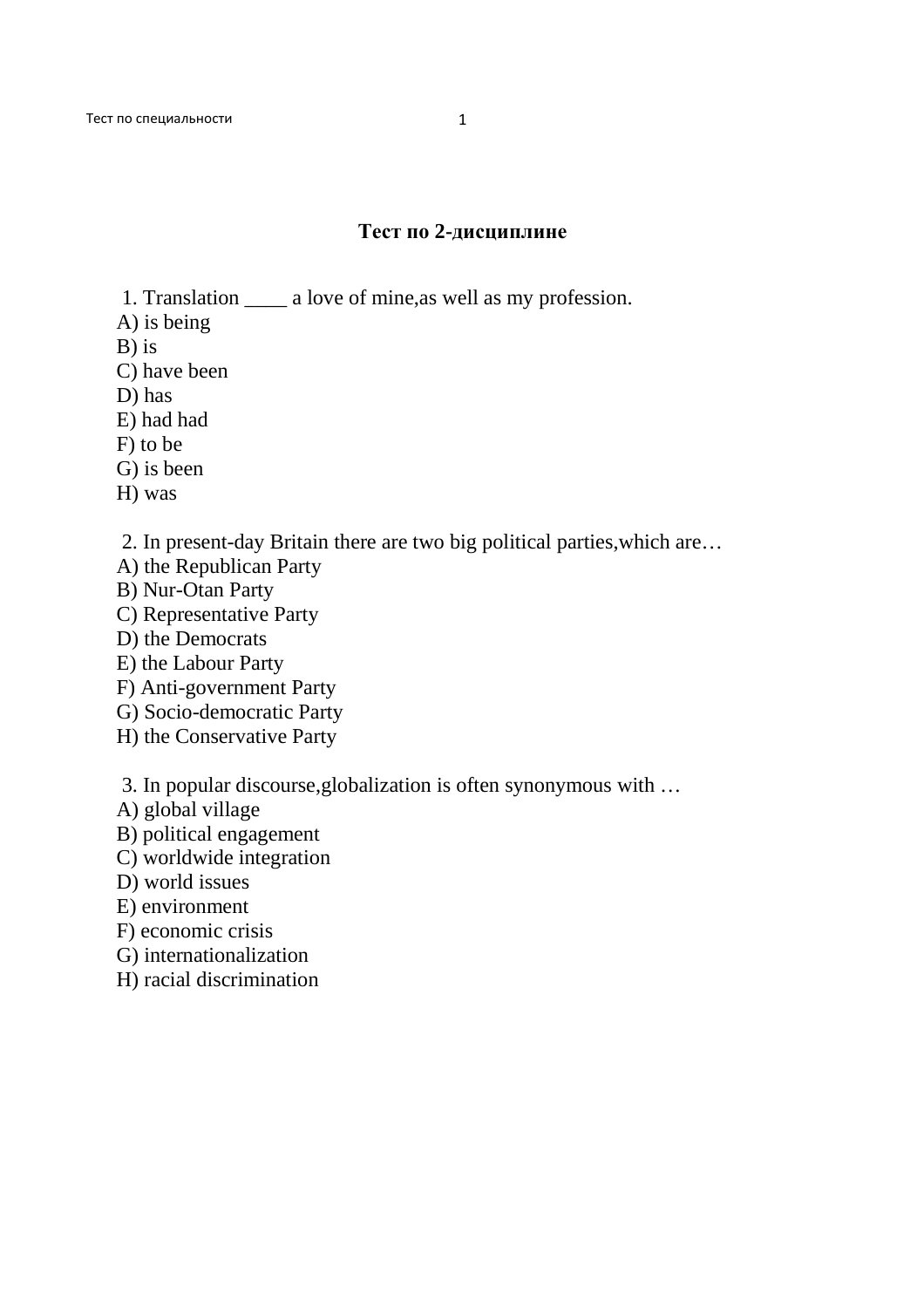- term goal to become one of 50 most competitive countries,we need…
- A) to develop strategically important industries
- B) to import oil and gas as in a great amount as possible
- C) to join world trade organizations and companies
- D) to accelerate the process of economic diversification
- E) to attract tourists from far-reaching countries
- F) to rely only on the state support and expect them to do everything
- G) to provide a partial guarantee and subsidies for foreigners
- H) to strengthen the position of domestic enterprises
- 5. The latest technological advances are…
- A) telephones
- B) computers
- C) drones
- D) artificial intelligence
- E) radio
- F) escalators
- G) self-charging phones
- H) books

 6. The State program of education development in the Republic of Kazakhstan for 2011- 2020 \_\_\_\_\_\_\_\_\_\_\_ by the Decree of the President of the Republic of Kazakhstan.

- A) has been adopted yesterday
- B) is being adopted
- C) was adopted on December 7,2010
- D) was being adopted
- E) has adopted
- F) will be adopted on December 7,2010
- G) had adopted
- H) has been adopted